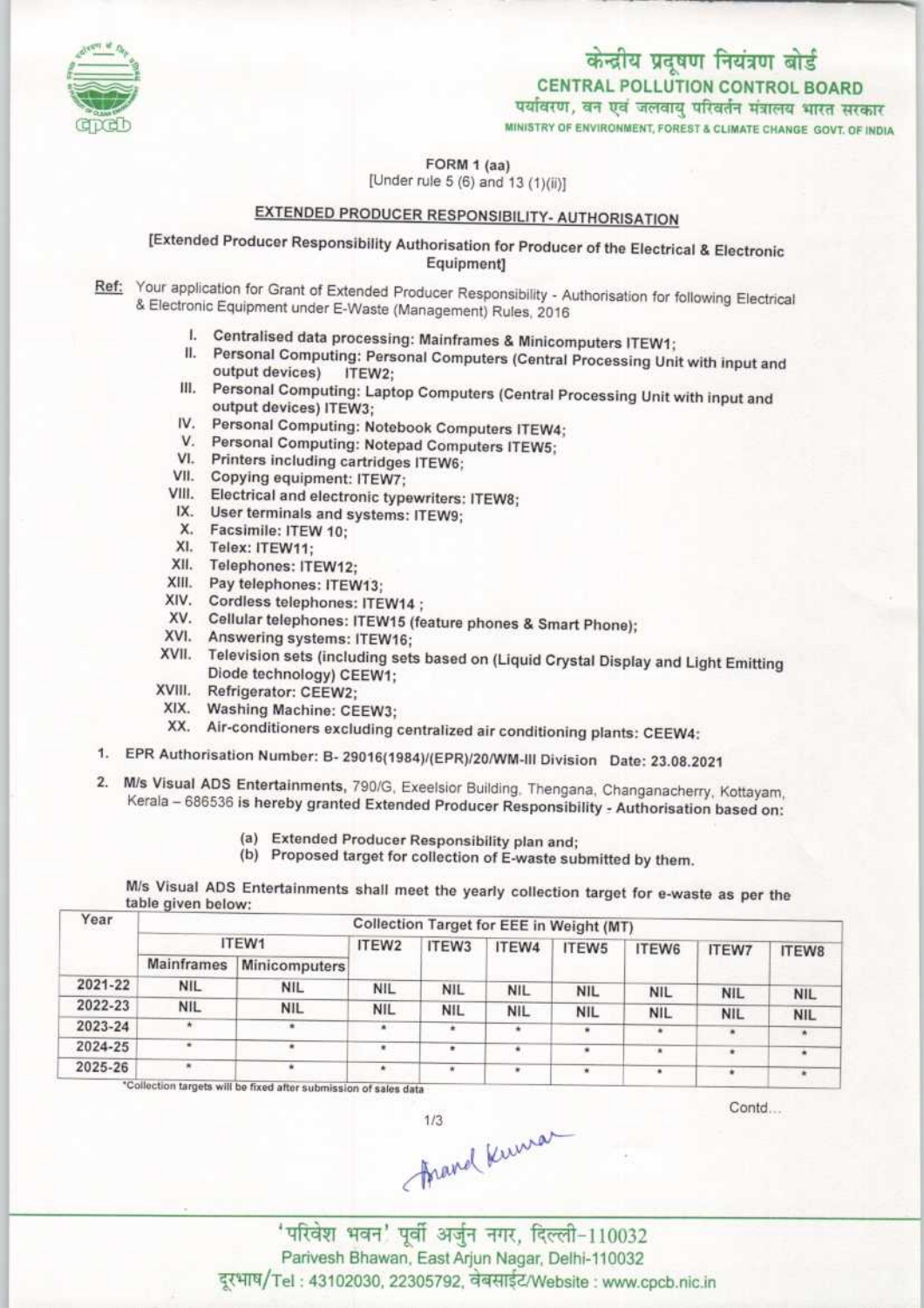

#### From pre page...

| Year    | Collection Target for EEE in Weight (MT) |            |            |            |            |                |                       |                     |  |  |
|---------|------------------------------------------|------------|------------|------------|------------|----------------|-----------------------|---------------------|--|--|
|         | <b>ITEW9</b>                             | ITEW10     | ITEW11     | ITEW12     | ITEW13     | ITEW14         | ITEW15                |                     |  |  |
|         |                                          |            |            |            |            |                | <b>Feature Phones</b> | <b>Smart Phones</b> |  |  |
| 2021-22 | <b>NIL</b>                               | <b>NIL</b> | <b>NIL</b> | <b>NIL</b> | <b>NIL</b> | <b>NIL</b>     | <b>NIL</b>            | <b>NIL</b>          |  |  |
| 2022-23 | <b>NIL</b>                               | <b>NIL</b> | <b>NIL</b> | <b>NIL</b> | <b>NIL</b> | <b>NIL</b>     | <b>NIL</b>            | <b>NIL</b>          |  |  |
| 2023-24 | $\bullet$                                |            | ٠          | ۰          | *          | $\mathfrak{m}$ | $\pi$                 |                     |  |  |
| 2024-25 | $\mathbf{r}$                             |            |            | ٠          |            | ٠              |                       |                     |  |  |
| 2025-26 |                                          |            |            |            |            |                |                       |                     |  |  |

| Year    | Collection Target for EEE in Weight (MT) |            |            |                   |            |  |  |  |  |
|---------|------------------------------------------|------------|------------|-------------------|------------|--|--|--|--|
|         | ITEW16                                   | CEEW1      | CEEW2      | CEEW <sub>3</sub> | CEEW4      |  |  |  |  |
| 2021-22 | <b>NIL</b>                               | <b>NIL</b> | <b>NIL</b> | <b>NIL</b>        | <b>NIL</b> |  |  |  |  |
| 2022-23 | <b>NIL</b>                               | <b>NIL</b> | <b>NIL</b> | <b>NIL</b>        | <b>NIL</b> |  |  |  |  |
| 2023-24 | ٠                                        | $-1.4$     | ٠          |                   |            |  |  |  |  |
| 2024-25 |                                          |            |            |                   |            |  |  |  |  |
| 2025-26 |                                          |            |            |                   |            |  |  |  |  |

\*Collection targets will be fixed after submission of sales data

- 3. The Authorisation shall be valid for a period of five (5) years from date of issue with following conditions:
	- i. You shall strictly follow the approved Extended Producer Responsibility plan, a copy of which is
	- enclosed herewith as Enclosure-I:<br>ii. You shall ensure that collection mechanism or collection Centres are set up or designated as per the details given in the Extended Producer Responsibility plan and that shall be completed<br>before the proposed dates if any in the EPR Plan (list of collection Centres and the toll free numbers for reverse logistics enclosed);
	- iii. You shall ensure that all the collected e-waste is channelized to your dismantler/recycler M/s. Horizon Recycling Pvt. Ltd. Khasra No 35, Vill Kumarhera, Green Land Industrial Complex, 7km, Dehradun Road, Saharanpur-247001 U. P. and record shall be maintained at dismantler/recycler
	- Iv. You shall maintain records, in Form-2 of these Rules, of e-waste and make such records available for scrutiny by Central Pollution Control Board;
	- v. You shall file annual returns in Form-3 to the Central Pollution Control Board on or before 30th day of June following the financial year to which that returns relates.

#### vi. General Terms & Conditions of the Authorisation:

- a. The authorisation shall comply with provisions of the Environment (Protection) Act, 1986 and the E-waste (Management) Rules, 2016 made there under;
- b. The authorisation or its renewal shall be produced for inspection at the request of an officer authorised by the Central Pollution Control Board;
- c. Any change in the approved Extended Producer Responsibility plan should be informed to Central Pollution Control Board within 15 days on which decision shall be Central Pollution Control Board within sixty days;

 $2/3$ 

Contd

Arawel Kuman